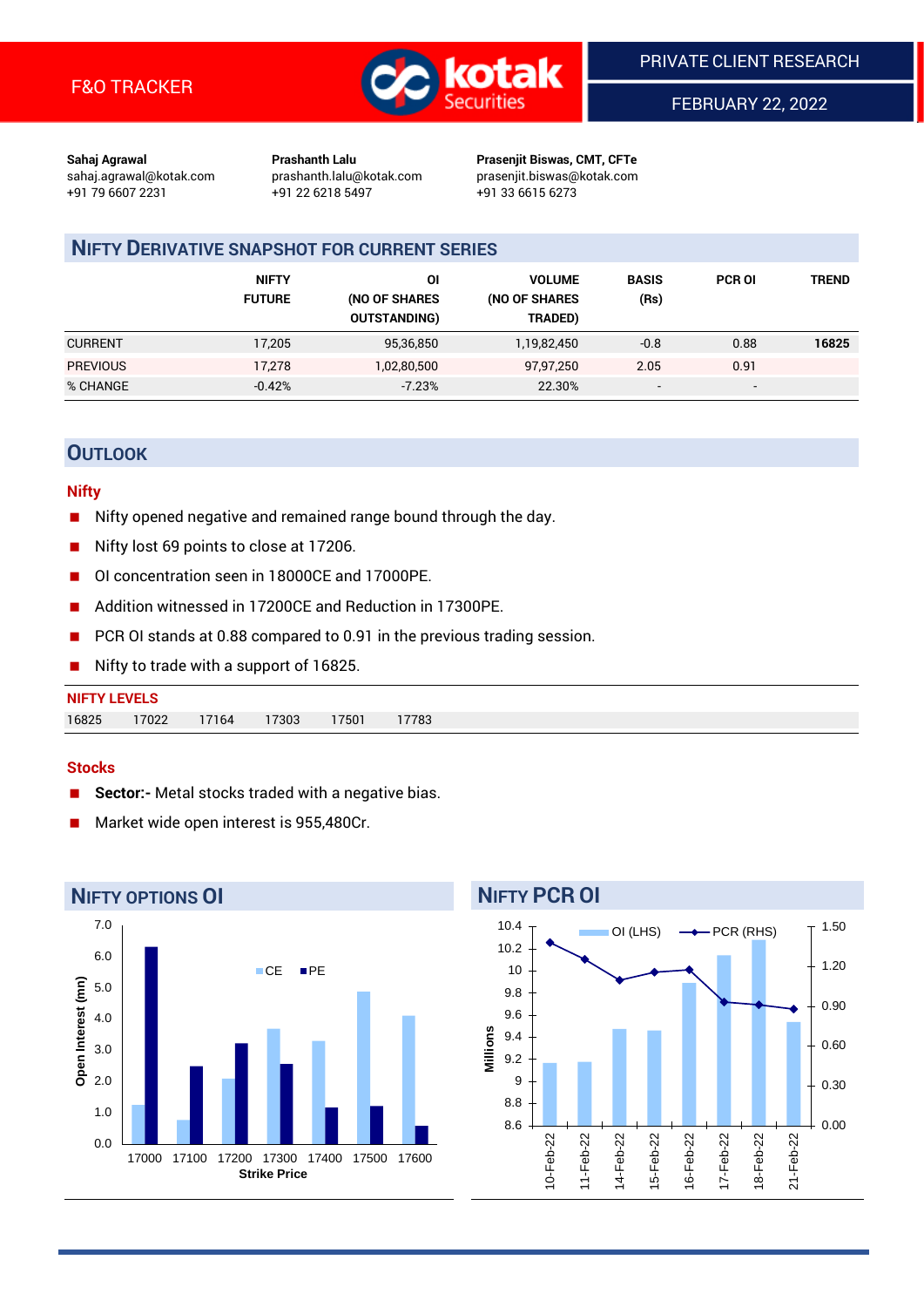# **FUTURE STATISTICS**

| <b>OI INCREASE</b> |
|--------------------|
|--------------------|

| <b>SYMBOL</b>    | <b>OI</b> | ΟI           | <b>PRICE CHG</b> |
|------------------|-----------|--------------|------------------|
|                  | (%)       | (SHARES)     | $(\%)$           |
| <b>IDEA</b>      | 17.5%     | 91,22,40,000 | 5.6%             |
| <b>INDIAMART</b> | 9.4%      | 5,30,175     | $-1.6%$          |
| <b>CROMPTON</b>  | 9.2%      | 35,21,100    | 0.3%             |
| <b>INTELLECT</b> | 8.4%      | 4.95.000     | $-1.6%$          |
| <b>LTTS</b>      | 8.3%      | 8,57,000     | $-1.8%$          |
| <b>INDHOTEL</b>  | 7.1%      | 1.98.88.790  | $-1.0%$          |
| <b>JKCEMENT</b>  | 6.5%      | 3,54,025     | $-2.2%$          |
| <b>HAL</b>       | 6.2%      | 23,76,425    | $-3.3%$          |
| <b>IOC</b>       | 6.0%      | 4,27,24,500  | $-1.6%$          |
| <b>NMDC</b>      | 5.5%      | 10.26.23.900 | $-1.5%$          |

| <b>OI DECREASE</b> |          |              |                  |
|--------------------|----------|--------------|------------------|
| <b>SYMBOL</b>      | ΟI       | ΟI           | <b>PRICE CHG</b> |
|                    | (%)      | (SHARES)     | $(\%)$           |
| AMBUJACEM          | $-16.9%$ | 1,88,49,000  | 0.1%             |
| LALPATHLAB         | $-10.2%$ | 8,93,625     | $-1.7%$          |
| <b>IBULHSGFIN</b>  | $-10.2%$ | 3,49,77,300  | $-9.9%$          |
| <b>GUJGASLTD</b>   | $-8.9%$  | 25,80,000    | $-0.6%$          |
| ONGC               | $-8.4%$  | 3,68,06,000  | $-2.7%$          |
| <b>COFORGE</b>     | $-8.2%$  | 7.58.500     | 2.1%             |
| <b>BHEL</b>        | $-7.8%$  | 12,26,50,500 | $-5.4%$          |
| <b>GODREJPROP</b>  | $-7.1%$  | 55,81,225    | 1.2%             |
| <b>METROPOLIS</b>  | $-5.8%$  | 11,93,800    | $-1.2%$          |
| <b>COALINDIA</b>   | $-5.0%$  | 4.66.62.000  | $-3.6%$          |

# **CASH STATISTICS**

| <b>TOP VOLUMES</b> |                      |              |              |
|--------------------|----------------------|--------------|--------------|
| <b>SYMBOL</b>      | <b>TRADED SHARES</b> | <b>VALUE</b> | <b>CLOSE</b> |
|                    | (QTY)                | (IN LAKHS)   |              |
| <b>TCS</b>         | 74,65,922            | 2,79,713     | 3,719        |
| <b>RELIANCE</b>    | 51,25,968            | 1,23,491     | 2,400        |
| <b>TATAMOTORS</b>  | 2,25,92,161          | 1,11,669     | 494          |
| <b>ADANIPOWER</b>  | 7,75,82,256          | 97,975       | 120          |
| <b>SBIN</b>        | 1,68,66,932          | 86,329       | 512          |
| <b>ICICIBANK</b>   | 1,09,67,164          | 82,765       | 754          |
| <b>HDFC</b>        | 29,79,739            | 72,485       | 2,437        |
| <b>TATASTEEL</b>   | 49,78,732            | 59,163       | 1,182        |
| <b>HDFCBANK</b>    | 37,34,033            | 56,702       | 1,522        |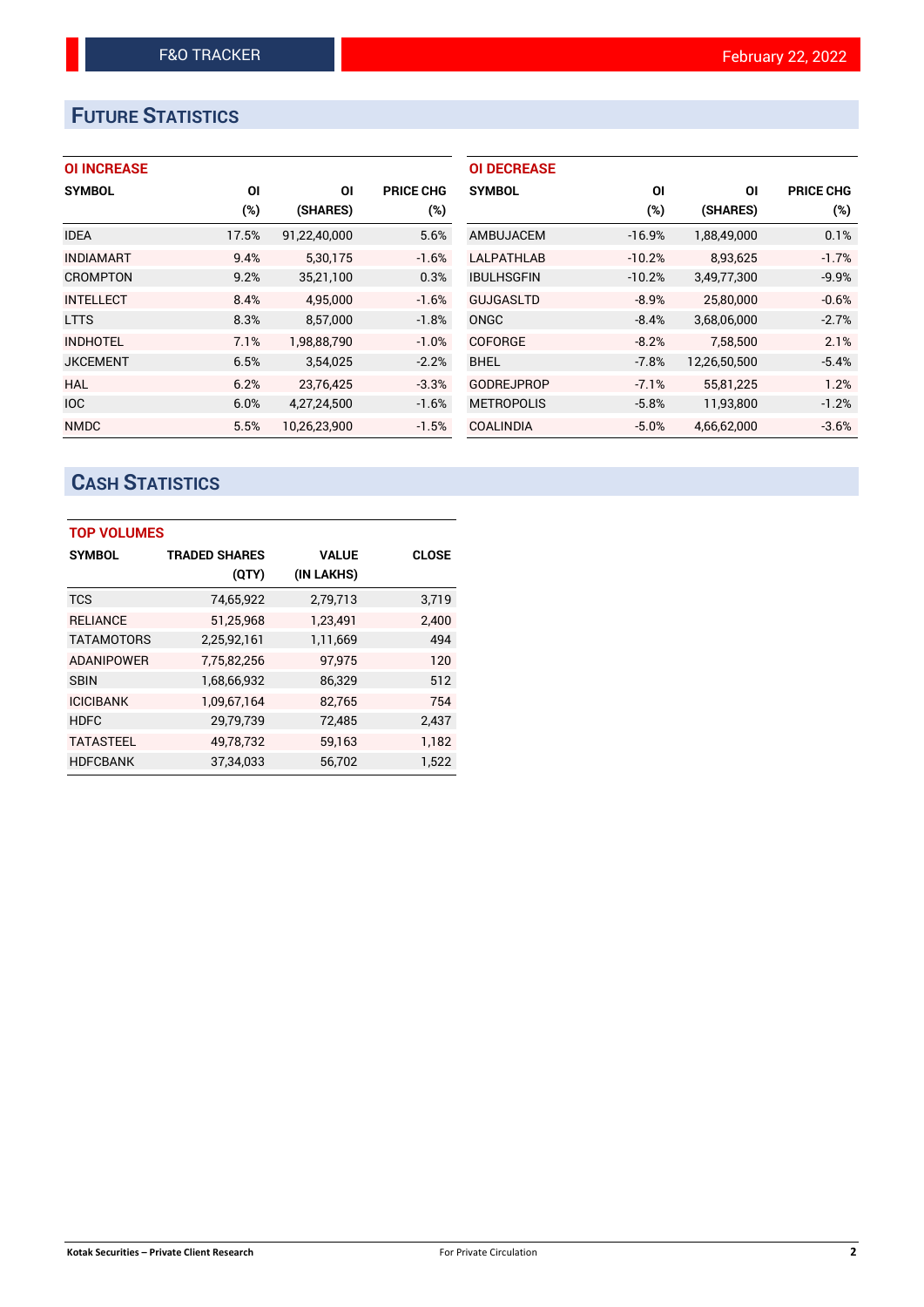# **OPTION STATISTICS**

## **SIGNIFICANT CALL OPEN INTEREST**

| <b>SYMBOL</b>     | <b>STRK</b>  | <b>OPTION</b> | <b>CLOSE</b> | FUT          | ΟI         |
|-------------------|--------------|---------------|--------------|--------------|------------|
|                   | <b>PRICE</b> | TYPE          | (RS)         | <b>CLOSE</b> | (SHARES)   |
| ONGC              | 175          | <b>CE</b>     | 0.2          | 164          | 339,10,800 |
| ONGC              | 170          | CE            | 0.4          | 164          | 134,59,600 |
| <b>NTPC</b>       | 135          | <b>CE</b>     | 0.3          | 132          | 181,03,200 |
| <b>NTPC</b>       | 150          | CE            | 0.1          | 132          | 130,35,900 |
| <b>HEROMOTOCO</b> | 2,800        | СE            | 7.1          | 2,710        | 7,12,800   |
| <b>TCS</b>        | 4,000        | CE            | 2.4          | 3,713        | 26,31,600  |
| M&M               | 900          | CE            | 0.4          | 843          | 30,17,700  |
| <b>COALINDIA</b>  | 170          | CE            | 0.3          | 161          | 73,54,200  |
| <b>MARUTI</b>     | 9,000        | CE            | 12.7         | 8,591        | 4,49,000   |
| <b>TCS</b>        | 3,800        | CE            | 13.1         | 3.713        | 19,21,350  |

| <b>SIGNIFICANT PUT OPEN INTEREST</b> |              |                               |      |              |             |  |  |  |
|--------------------------------------|--------------|-------------------------------|------|--------------|-------------|--|--|--|
| <b>SYMBOL</b>                        | <b>STRK</b>  | <b>CLOSE</b><br><b>OPTION</b> |      | FUT          | ΟI          |  |  |  |
|                                      | <b>PRICE</b> | <b>TYPE</b>                   | (RS) | <b>CLOSE</b> | (SHARES)    |  |  |  |
| <b>HINDALCO</b>                      | 500          | <b>PE</b>                     | 1.4  | 513          | 33,50,775   |  |  |  |
| BANKBARODA                           | 100          | PF                            | 0.8  | 104          | 1,08,34,200 |  |  |  |
| <b>SBIN</b>                          | 500          | PF                            | 3.0  | 511          | 49.44.000   |  |  |  |
| <b>COALINDIA</b>                     | 160          | PF                            | 1.2  | 161          | 25,78,800   |  |  |  |
| <b>HEROMOTOCO</b>                    | 2,700        | PF                            | 22.3 | 2,710        | 1,88,100    |  |  |  |
| <b>HINDALCO</b>                      | 510          | PF                            | 3.3  | 513          | 20,42,500   |  |  |  |
| <b>MARUTI</b>                        | 8,500        | <b>PE</b>                     | 51.8 | 8,591        | 1,48,600    |  |  |  |
| <b>ASIANPAINT</b>                    | 3,100        | <b>PE</b>                     | 5.4  | 3,246        | 2,20,200    |  |  |  |
| <b>WIPRO</b>                         | 550          | <b>PE</b>                     | 1.0  | 570          | 18,48,000   |  |  |  |
| <b>TCS</b>                           | 3.700        | PF                            | 37.1 | 3.713        | 6.51.450    |  |  |  |

| SIGNIFICANT CALL OPEN INTEREST ADDITION |              |               |             |        |              |                 |  |
|-----------------------------------------|--------------|---------------|-------------|--------|--------------|-----------------|--|
| <b>SYMBOL</b>                           | <b>STRK</b>  | <b>OPTION</b> | <b>OPEN</b> | OI CHG | <b>CLOSE</b> | <b>SYMBOL</b>   |  |
|                                         | <b>PRICE</b> | <b>TYPE</b>   | <b>INT</b>  | (%)    | (Rs)         |                 |  |
| <b>BHEL</b>                             | 51           | <b>CE</b>     | 11,97,000   | 3700%  | 0.7          | <b>INDIACEM</b> |  |
| <b>AMBUJACEM</b>                        | 335          | <b>CE</b>     | 1,47,000    | 2350%  | 7.2          | <b>HDFCLIFE</b> |  |
| <b>BHEL</b>                             | 53           | <b>CE</b>     | 11,86,500   | 1156%  | 0.3          | <b>MANAPPUI</b> |  |
| <b>UPL</b>                              | 710          | <b>CE</b>     | 2,83,400    | 990%   | 6.7          | <b>ITC</b>      |  |
| <b>BSOFT</b>                            | 420          | <b>CE</b>     | 1,91,100    | 635%   | 3.9          | M&M             |  |
| <b>DLF</b>                              | 355          | <b>CE</b>     | 4.40.550    | 551%   | 2.9          | <b>ITC</b>      |  |
| <b>SUNTV</b>                            | 480          | <b>CE</b>     | 2,35,500    | 504%   | 2.8          | <b>BAJFINAN</b> |  |
| <b>CADILAHC</b>                         | 370          | <b>CE</b>     | 2,22,200    | 432%   | 5.0          | <b>IEX</b>      |  |
| <b>DLF</b>                              | 350          | <b>CE</b>     | 7,47,450    | 421%   | 4.7          | <b>GLENMARH</b> |  |
| M&MFIN                                  | 182          | <b>CE</b>     | 1,56,000    | 333%   | 0.9          | <b>MOTHERSL</b> |  |

| SIGNIFICANT PUT OPEN INTEREST ADDITION |              |               |             |        |              |  |  |  |
|----------------------------------------|--------------|---------------|-------------|--------|--------------|--|--|--|
| <b>SYMBOL</b>                          | <b>STRK</b>  | <b>OPTION</b> | <b>OPEN</b> | OI CHG | <b>CLOSE</b> |  |  |  |
|                                        | <b>PRICE</b> | <b>TYPE</b>   | <b>INT</b>  | (%)    | (Rs)         |  |  |  |
| <b>INDIACEM</b>                        | 207          | <b>PE</b>     | 1,74,000    | 361.5% | 3.3          |  |  |  |
| <b>HDFCLIFE</b>                        | 575          | <b>PE</b>     | 2,55,200    | 286.7% | 2.5          |  |  |  |
| <b>MANAPPURAM</b>                      | 117          | <b>PE</b>     | 2,64,000    | 238.5% | 2.1          |  |  |  |
| <b>ITC</b>                             | 217          | <b>PE</b>     | 8,41,600    | 150.5% | 1.6          |  |  |  |
| M&M                                    | 830          | <b>PE</b>     | 2,33,100    | 103.0% | 3.9          |  |  |  |
| <b>ITC</b>                             | 212          | <b>PE</b>     | 2,88,000    | 100.0% | 0.6          |  |  |  |
| <b>BAJFINANCE</b>                      | 6,900        | PE            | 1,58,750    | 87.6%  | 59.3         |  |  |  |
| <b>IEX</b>                             | 206          | <b>PE</b>     | 1,05,000    | 86.7%  | 2.1          |  |  |  |
| <b>GLENMARK</b>                        | 450          | <b>PE</b>     | 1,89,750    | 85.4%  | 5.9          |  |  |  |
| <b>MOTHERSUMI</b>                      | 152          | <b>PE</b>     | 1,08,500    | 82.4%  | 1.3          |  |  |  |

| <b>CALL OPTION VOLUMES</b> |                             |                              |                  | <b>PUT OPTION VOLUMES</b> |                  |                             |                              |                  |                      |
|----------------------------|-----------------------------|------------------------------|------------------|---------------------------|------------------|-----------------------------|------------------------------|------------------|----------------------|
| <b>SYMBOL</b>              | <b>STRK</b><br><b>PRICE</b> | <b>OPTION</b><br><b>TYPE</b> | <b>CONTRACTS</b> | <b>CLOSE</b><br>(Rs)      | <b>SYMBOL</b>    | <b>STRK</b><br><b>PRICE</b> | <b>OPTION</b><br><b>TYPE</b> | <b>CONTRACTS</b> | <b>CLOSE</b><br>(Rs) |
| <b>TCS</b>                 | 3,800                       | <b>CE</b>                    | 50,135           | 13.1                      | <b>RELIANCE</b>  | 2,400                       | <b>PE</b>                    | 24,363           | 20.9                 |
| <b>TCS</b>                 | 3.900                       | <b>CE</b>                    | 26,550           | 4.8                       | <b>TCS</b>       | 3.700                       | <b>PE</b>                    | 17.289           | 37.1                 |
| <b>TATASTEEL</b>           | 1,200                       | <b>CE</b>                    | 23,761           | 9.4                       | <b>TCS</b>       | 3,600                       | <b>PE</b>                    | 12,096           | 14.5                 |
| <b>RELIANCE</b>            | 2.440                       | <b>CE</b>                    | 22,257           | 9.5                       | <b>SBIN</b>      | 510                         | <b>PE</b>                    | 11.731           | 6.2                  |
| <b>RELIANCE</b>            | 2,500                       | <b>CE</b>                    | 20,752           | 3.0                       | <b>HDFCBANK</b>  | 1.500                       | <b>PE</b>                    | 9,925            | 7.6                  |
| <b>RELIANCE</b>            | 2,400                       | <b>CE</b>                    | 18,552           | 23.1                      | <b>SBIN</b>      | 500                         | <b>PE</b>                    | 9.681            | 3.0                  |
| <b>TCS</b>                 | 4,000                       | <b>CE</b>                    | 18,241           | 2.4                       | <b>ICICIBANK</b> | 750                         | PE                           | 9,073            | 7.2                  |
| <b>VOLTAS</b>              | 1.260                       | <b>CE</b>                    | 17,603           | 10.7                      | <b>RELIANCE</b>  | 2,380                       | <b>PE</b>                    | 9.049            | 12.9                 |
| <b>RELIANCE</b>            | 2,420                       | <b>CE</b>                    | 17,248           | 15.0                      | <b>INFY</b>      | 1,700                       | <b>PE</b>                    | 8,828            | 7.6                  |
| <b>INFY</b>                | 1.740                       | <b>CE</b>                    | 15,964           | 13.4                      | <b>TATASTEEL</b> | 1,180                       | PE                           | 8,739            | 15.8                 |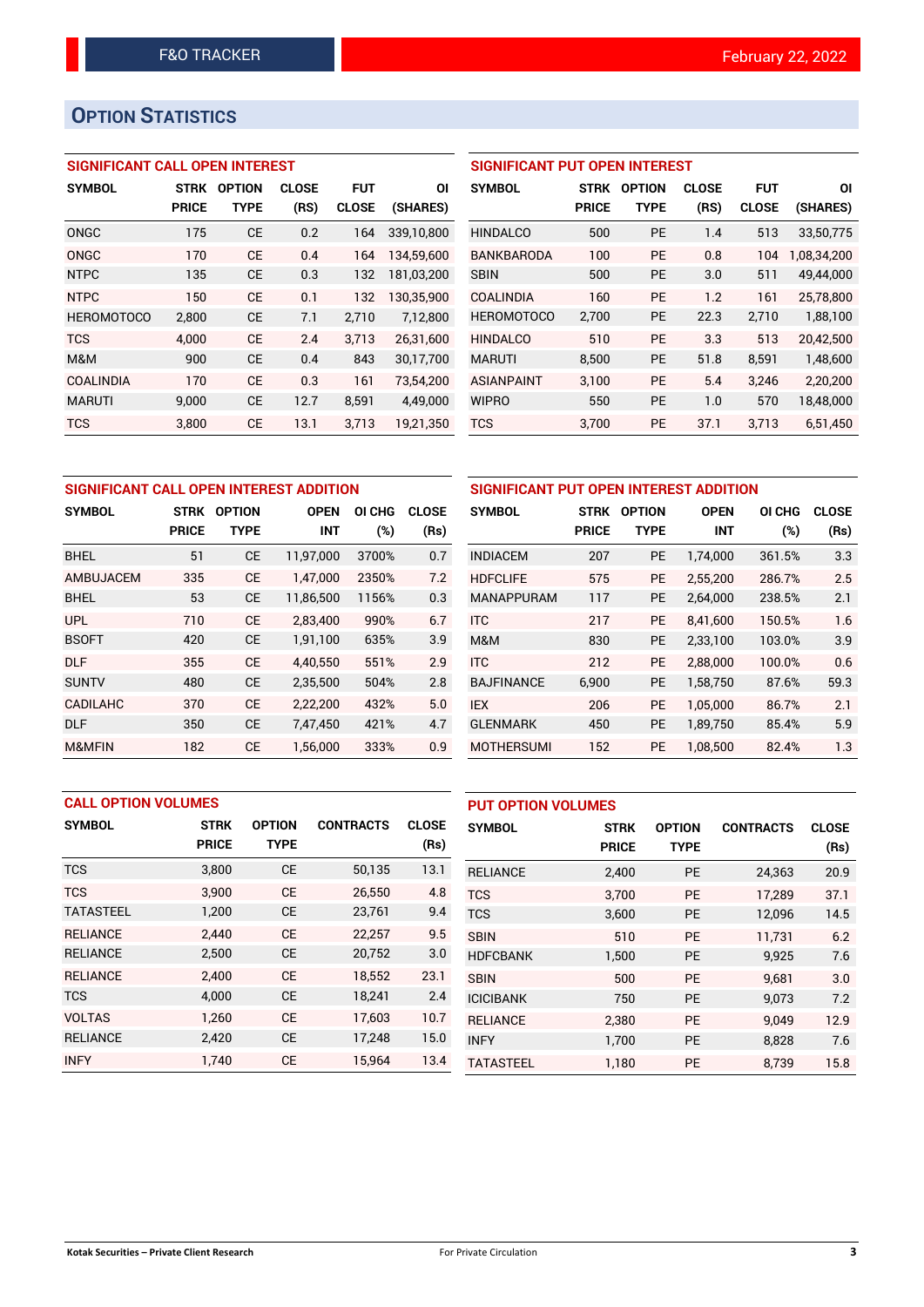## **RATING SCALE (PRIVATE CLIENT GROUP)**

- **BUY**  Stock/Index looks strong from the expiry/near term perspective and is expected to gain on the basis of technical and/or derivative parameters. Time frame is minimum of current expiry and in certain cases extend to the next series depending on the stock behaviour. Strict stop loss needs to be adhered to for every buy/long recommendation given.
- **SELL** Stock/Index looks weak from the expiry/near term perspective and is expected to gain on the basis of technical and/or derivative parameters. Time frame is minimum of current expiry and in certain cases extend to the next series depending on the stock behaviour. Strict stop loss needs to be adhered to for every sell/short recommendation given.

#### **FUNDAMENTAL RESEARCH TEAM (PRIVATE CLIENT GROUP)**

**Shrikant Chouhan Arun Agarwal Amit Agarwal, CFA Hemali Dhame** shrikant.chouhan@kotak.com arun.agarwal@kotak.com agarwal.amit@kotak.com Hemali.Dhame@kotak.com +91 22 6218 5408 +91 22 6218 6443 +91 22 6218 6439 +91 22 6218 6433

jatin.damania@kotak.com +91 22 6218 6440 +91 22 6218 6432 +91 80801 97299 +91 22 6218 6427

**Sumit Pokharna** Pankaj Kumar<br>Oil and Gas, Information Tech Construction, C sumit.pokharna@kotak.com pankajr.kumar@kotak.com +91 22 6218 6438 +91 22 6218 6434

**Jatin Damania Purvi Shah Rini Mehta K. Kathirvelu**

Construction, Capital Goods & Midcaps

Transportation, Paints, FMCG

Metals & Mining, Midcap Pharmaceuticals Pharmaceuticals Research Associate Support Executive<br>
iatin.damania@kotak.com purvi.shah@kotak.com rini.mehta@kotak.com k.kathirvelu@kotak.com

## **TECHNICAL RESEARCH TEAM (PRIVATE CLIENT GROUP)**

**Shrikant Chouhan Amol Athawale Sayed Haider** [shrikant.chouhan@kotak.com](mailto:shrikant.chouhan@kotak.com) [amol.athawale@kotak.com](mailto:amol.athawale@kotak.com) Research Associate

+91 22 6218 5408 +91 20 6620 3350 [sayed.haider@kotak.com](mailto:sayed.haider@kotak.com) +91 22 62185498

#### **DERIVATIVES RESEARCH TEAM (PRIVATE CLIENT GROUP)**

+91 79 6607 2231 +91 22 6218 5497 +91 33 6615 6273

**Sahaj Agrawal Prashanth Lalu Prasenjit Biswas, CMT, CFTe** [prasenjit.biswas@kotak.com](mailto:prasenjit.biswas@kotak.com)